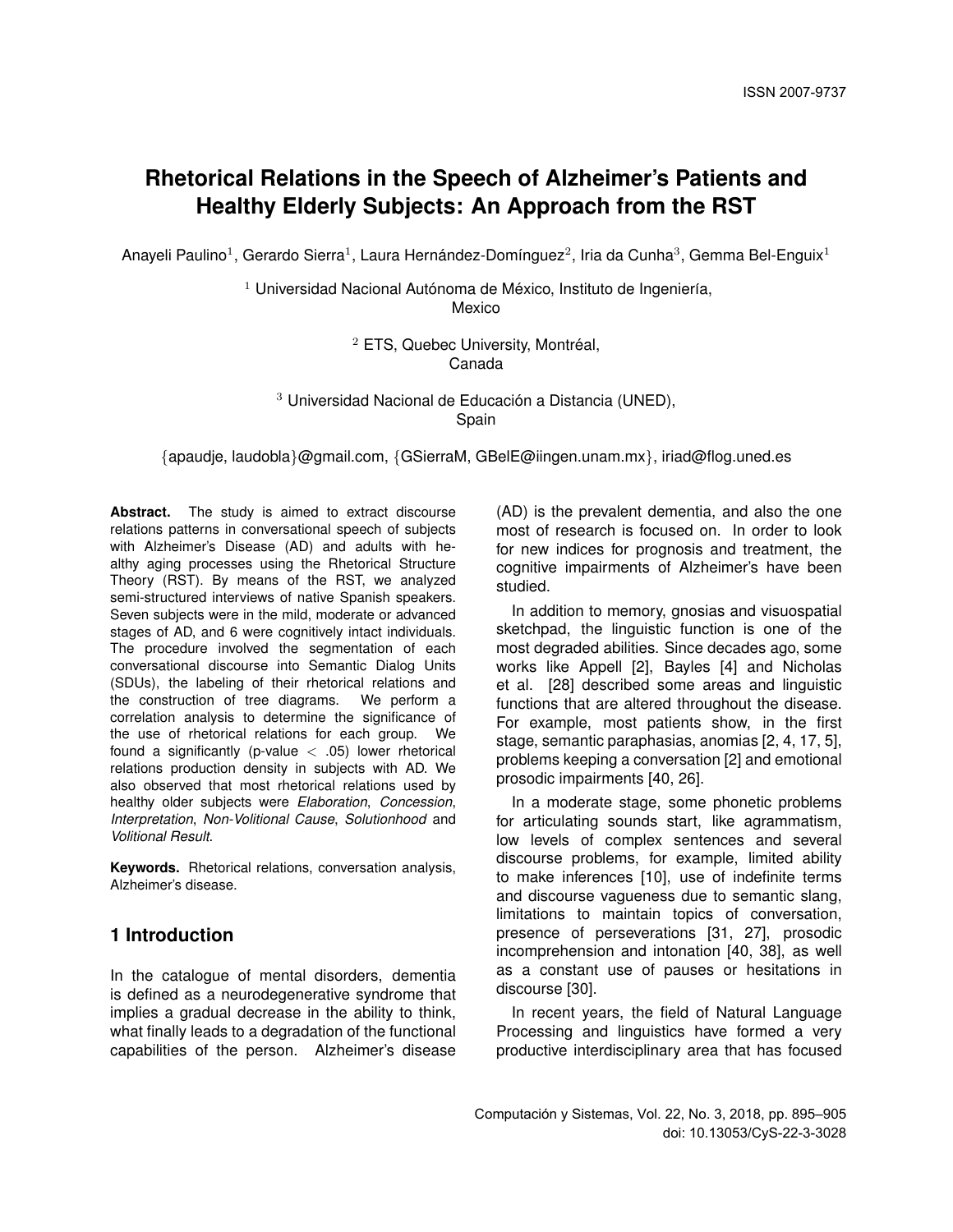on the early detection of this dementia. Thus, with the help of the new methods of computational linguistics, new data about performance in the language of patients have been found or refuted. The methodology and the linguistic phenomena used have been diverse, whether they are lexical features [39, 6, 3, 1, 22] or discourse and pragmatic phenomena [18].

However, there are still questions to be resolved. The first one lies in the fact that most of the corpus used is only for English-speaking patients and, therefore, the studies are entirely in English. The second question focuses on that, although studies involving PLN have obtained good results in the identification of dementia, most of them focus on the recount of textual markers to measure phenomena of different nature such as pragmatic discourse (for example, continuators or repetitions) and thus try to distinguish the speech of a healthy patient from that of another who suffers AD.

The automatic analysis of lexical clues in a representative linguistic corpus have yielded quantitatively interesting data about communicative idiosyncrasy of subjects with dementia; however, its results are often general. A linguistic approach would provide an insight about the progress of the disease and its effects if we take in account that, in language production, multiple parts and functions are involved.

Therefore, one of the main objectives of our work is to propose a new approach to analysis through the application of a discourse theory whose bases are found both in the generation of automatic language and in the discourse tradition, and which does not necessarily rest on lexical markers. We also use a corpus currently under construction, the Carolinas Conversations corpus in Spanish, which consists of semi-structured interviews conducted to Spanish-speaking adults with AD.

## **2 Related Work**

#### **2.1 Discourse Abilities in AD**

The measurement of discourse coherence together with the analysis of lexical phenomena is one of the most studied approaches within the linguistic state-of-the-art analysis in AD. As of the 90s, we can see a growing number of studies that focused on sketching deficits in the spontaneous discourse of patients, sometimes with the help of short interviews or from referential tasks such as storytelling. Chapman [10], by means of a pictorial image, asked patients with Alzheimer's and healthy adults to retell the story they were shown to them. Through the structure of the clauses that shaped the discourse of each patient, the author discovered that those who suffered AD tend to produce fewer normal or complementary sentences and more interrupted structures compared to older adults in a healthy aging process.

Previously, Marjorie Nicholas et al. [28] undertook a comparative analysis between patients suffering from Wernicke's aphasia and individuals with Alzheimer's dementia. Based on the story count and the utterance of reflections on the part of the patients, the author intended to evaluate the abilities of communicative intention, inferences and distribution of information. The results showed a greater inability to make inferences in the population with AD, while grammatical failures were greater in aphasic patients.

Donald Ellis [14] approaches more closely to the cohesion markers that occur in the middle and late stages of the disease. He discovers that in the middle stage the subject starts having a pragmatic consideration more focused on his or her person than toward the interlocutors. In late stages, the subject began to present, what the author calls, a pre-grammatical ability about the use of the language.

Daniel Ripich [29] performs a longitudinal study to identify differences in cohesive patterns of the speech of men and women with AD. In his study, he evaluates the number and length of statements and cohesion phenomena as referents, ellipsis and conjunctions.

Among his findings, he argues that, in general, all cohesive aspects are used appropriately in the first stage while only the reference errors are visible in the early and middle stages.

Another methodological approach followed in the identification of dementias has considered the cohesive-discourse failures. Obler, Albert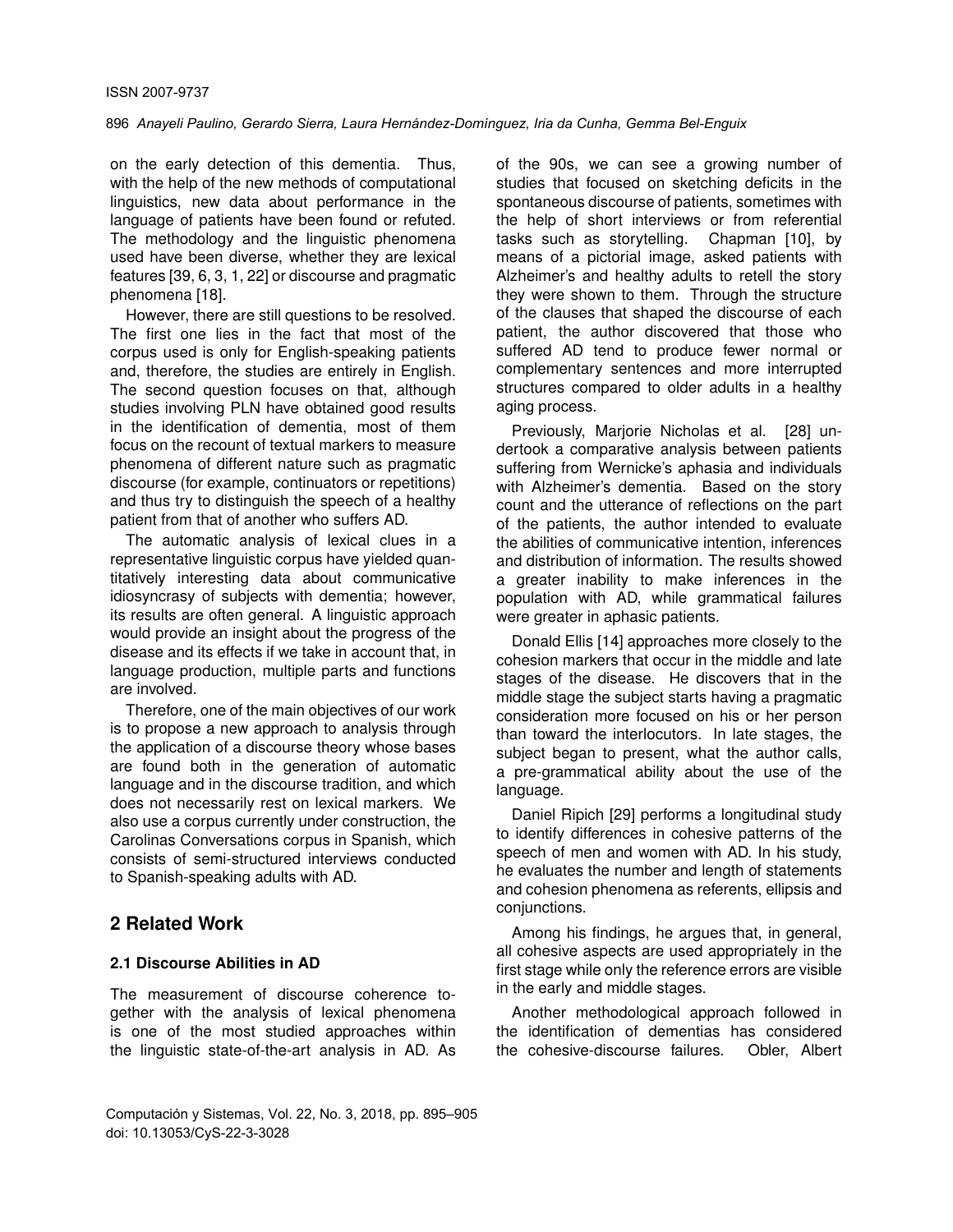and Helm-Estabrooks [28] analyze empty sentences, indefinite terms, deictics, paraphrases and conjunctions in descriptions of images made by populations with aphasias and with dementia. The most characteristic errors in the population with dementia were the indefinite terms and pronouns without antecedents.

The realization of reference tasks has been useful to extract skills related to a better performance based on the dynamics involved. Feyereisen [16] performed repetitions of description tasks in healthy people and patients with Alzheimer's disease. The experiments indicate that patients suffering from dementia did not maintain an apprenticeship or use of previous exercises to improve their discourse performance in the task. This caused a worse performance in their communicative efficiency. They also used more indefinite terms and less information units than healthy people.

#### **2.2 RST and Conversation Analysis**

Although RST already has an extensive range of applications in the area of NLP, such as automatic text generation [25], linguistic comparative study of languages [8, 12], information extraction [33], subjective content analysis [35, 20], textual similarity [13] and creation of Treebanks, this theory has not had the same importance in spoken language or conversational analysis. However, the interest to apply it to more diverse areas is increasing.

Some works have explored the application of RST in oral discourses, while others have devised new proposals in order to cover the phenomena that appear in discourse. Fawcett and Davies [15] applied the RST to monologues of speakers who held a conversation. Based on the concept of Elementary Discourse Units and the RST rhetorical relations catalog, Amanda Stent [34] developed a labeling manual for conversations, which also included additional features such as prosodic phenomena and turn-based separation.

Taboada [37] analyzes a bilingual corpus of telephone conversations in English and Spanish using the standard RST theory. In her proposal, she identifies conversational phenomena and

includes them within the analysis, which is established through two levels. With this, the author verifies that the RST is applicable to spoken discourse and that it is valid for languages other than English.

Desiderato [23] extracts features of oral discourse in Brazilian readings. After an analysis based on the RST, the author concludes that the theory can include a variety of speech phenomena, such as repetitions and paraphrasing. From this, Taboada agrees that the RST is suitable for the analysis of conversational discourses.

The presence of new conversational forms due to the massive use of social networks has also been covered by the RST. Sidarenka, Bispin and Stede [32] analyze issues to be considered in a corpus of dialogues on Twitter and highlight phenomena such as the non-adjacent particular order of some dialogues on this social networking service, the use of the tree diagram and the adequacy of the taxonomy relationship.

Other projects have also sought to add more phenomena to speech in order to create an automatic labeling tool such as the DAMSL project [11], which includes the consideration of speech acts, or the ISO project [7], that seeks to create an optimal and self-sufficient labeling system for any conversation.

#### **2.3 RST and Clinical Linguistics**

So far, the RST has yet to be used in the field of linguistic disorders, but it is a potential option that is beginning to be discovered. One of the most complete studies carried out in this field is the work presented by Kong et al. [24] who analyze the coherence of patients with aphasia and healthy ones. From two different genres, narration and description, Kong performs the segmentation following oral, semantic and phonetic characteristics.

Then, with the catalog of rhetorical labels, he performs the construction of tree diagrams. Finally, through various criteria such as communicative effectiveness, formulation of complete ideas, connectivity between units, and complexity and interrupted fluency, the author concludes that healthy patients performed better in all criteria and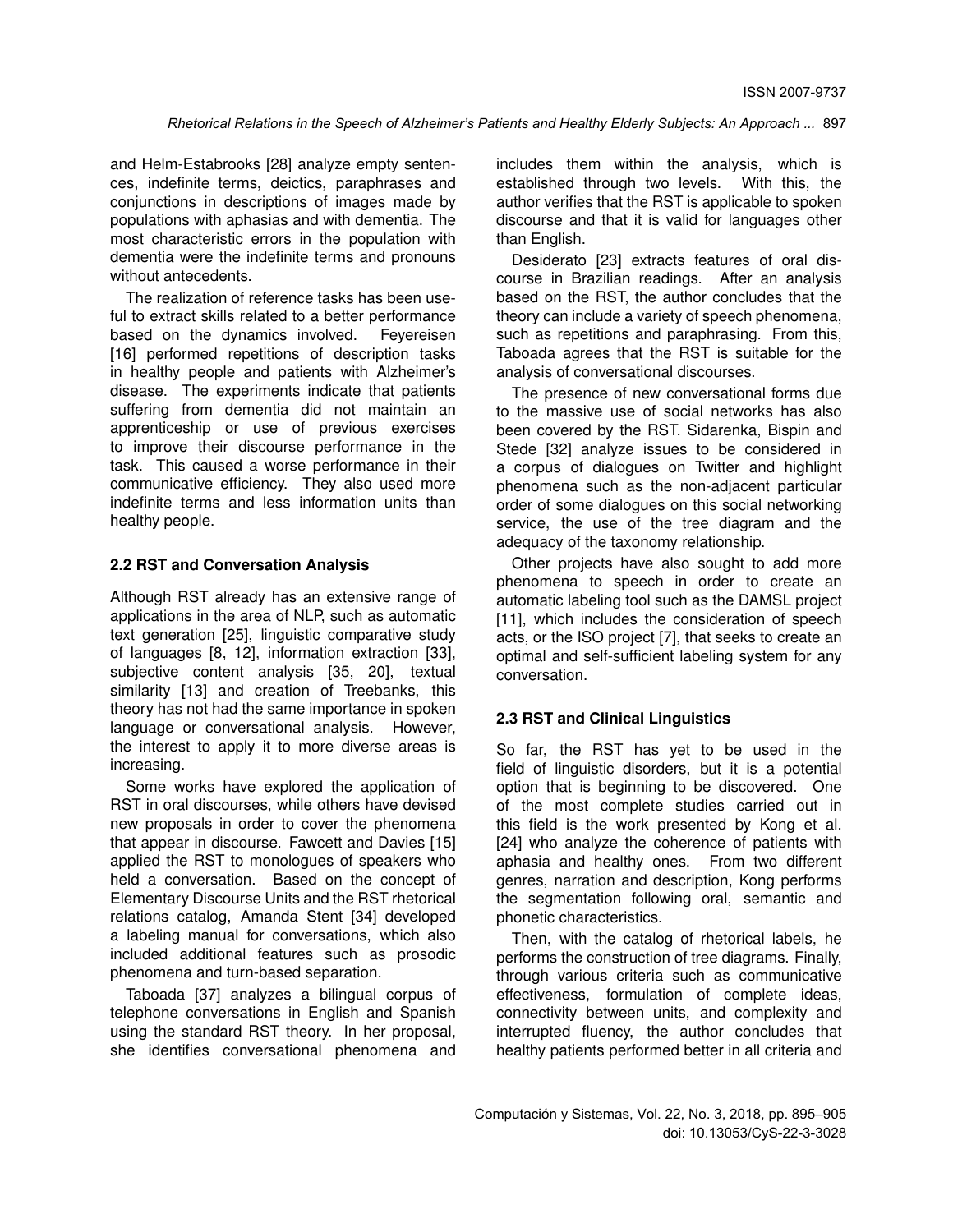recorded greater use of relationships background, explanation and elaboration.

## **3 Rhetorical Structure Theory**

RST has been defined as a functional theory of text structure whose basis consist on the functional relations description between parts of a text. Mann and Thompson argue that its function is centering in the fact that "It describes the relations between text parts in functional terms, identifying both the transition point of a relation and the extent of<br>the items related. It provides comprehensive It provides comprehensive analyses rather than selective commentary" [36, p. 243]. RST respond to a hierarchy principle and organization that is established between parts of a textual or oral discourse. The union of these parts maintain a semantic or cohesive association.

#### **3.1 Fundamental Units**

The fundamental structures or units are called Elementary Discourse Units (EDUs) which, in general terms, correspond to a sentence. The EDUs are organized by pairs or pairs of relationships that are called *spans*. This relationships that are called *spans*. association between two units is fundamental and is shaped by the following principle: in a discourse, there are more important units that would be the backbone of the text, without them the logical sense of any discourse would be lost. These units will be called nuclear units.

The nuclear units are accompanied by complementary units, which add more information; these, in turn, have to join other higher structures to form a tree diagram. The units that complement the nuclear unit and are subjugated to it are called satellite relations.

*Spans* can be integrated by a nuclear relation and a satellite relation, or two nuclear relations.

In this last case, a *span* can consist of more than one relation.

#### **3.2 Rhetorical Relations**

Rhetorical relations give an account of the semantic concept of connections between units. Such relationships are establishing the discourse coherence throughout the text. In the state of art, these relations have also been called relations of coherence, discourse relations and relations of conjunction. In an analysis, these relationships are usually indicated through labels and are organized according to their intention, the semantic concept they contribute and the class of units they point to. Currently, there are several manuals that offer [9, 34] an extensive catalog of these connections.

The representation of the *spans* is usually done through schemes that indicate the order of each element. The result of the analysis is expected to be represented by a tree diagram under which the most general and important relationships remain at the most superficial level and the information descends as it becomes more detailed.

## **4 Method**

This paper follows the proposal of Taboada [37] due to its applicability to Spanish and its methodological adequacy to oral analysis. We include certain adjustments due to the phenomena that we find throughout the analysis.

## **4.1 Sample and Transcription**

For this analysis, we decided to use the Spanish corpus Carolinas Conversations [21] that has been compiled since 2015 as a joint project between the Language Engineering Group (LEG) of the UNAM, the École de Technologie Supérieure, of Montréal, Canada, the Medical University of South Carolina (MUSC) and the University of North Carolina at Charlotte (UNCC). The corpus consists of semi-structured interviews with healthy elderly patients, with dementia or with some other neurodegenerative disease, such as Parkinson's disease or other mental disorders such as Bipolar disorder.

The interviews are collected periodically, and on each occasion they are appended to new patients.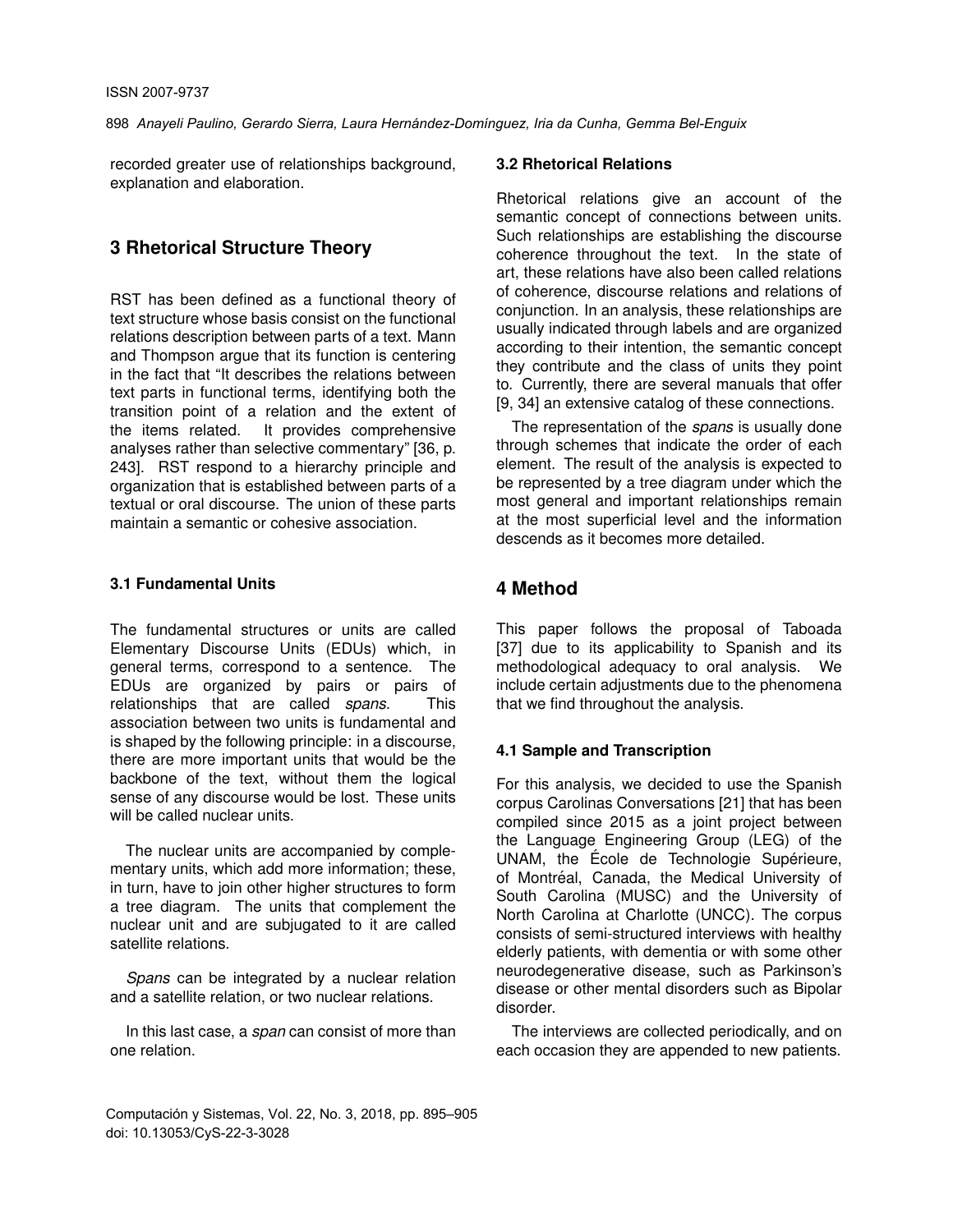The transcription and alignment of the interviews were done with the help of the Transcriber 1.5.1 program<sup>1</sup>. . The transcription conventions used were given by the compilers of the CCC corpus in Spanish. These conventions allow to mark punctuation marks, prosodic phenomena (changes in tone, intonations), kinesthetic elements (facial gestures, gestures) and contextual elements (external interruptions, noises, etc.). When the interview was completed it was imported into plain text format for better handling.

#### **4.2 Segmentation Process**

The initial parameter that Taboada proposes for speech analysis is the nature of the conversation: If the conversational discourse is considered to be a whole in which each exchange is a structural part, then the analysis should be done through the whole text. If, on the other hand, each turn is conceived as an autonomous and coherent structure in itself, then the analysis will be intraturn. For this work, we will adopt the last premise. In this way, our initial unit was the turn of each patient and each caregiver.

In standard theory, an Elementary Discourse Unit (EDU) was the minimum unit within the discourse. Broadly speaking, the EDU were clauses that had a nominal nucleus and a verbal nucleus and expressed a complete sense.

In our work, instead, we prefer the Semantic Dialogue Unit (SDU), introduced by Taboada, which is adapted to the features of a conversation, and is based on discourse theories [19]. Apart from considering the usual criteria of an EDU (syntactic criteria), an SDU can be delimited by prosodic (intonation, pauses) and semantic phenomena (semantic completeness) [24].

However, in a population that presents disorders in pragmatic characteristics and discourse elements, the ability to formulate structural and semantically coherent SDUs decreases considerably. Instead, we note that his speech is often full of incomplete utterances, circumlocutions and unusually long pauses.

For this reason, we allow ourselves to make some concessions: first, we wanted the SDUs to be kept as complete as possible, unless there was a discourse marker that obviated the presence of a rhetorical relation:

053 Mr. Buendía: Yo soy de *la provincia del Carchi Canton Mira, ´* <*ya*> *— [entonacion ascendente] donde ´ se acuesta uno — y se levantan tres [laughs].*

053 Mr. Buendía: I am from *Carchi Canton Mira's province, ´* <*ok*> *—[ascending intonation] where one goes to sleep — and wakes up with other three [laughs]*

If the syntactic string was abnormal or incomplete, it was allowed to consider it as an SDU whenever the semantic idea could be understood:

*064 Mrs. San Juan: S´ı. [background conversations]* **—** *Me dijeron ahora [pron=ora] que sabía que Mrs. Regina, este, que - que eso es lo que me mandaron decir,— pero que- que me ponga as´ı la ropa, que el de saco [background conversations] [step noise]*.

*064 Mrs. San Juan: Yes. [background conversations] — They told me that now that I knew that Mrs. Regina, amm, that - that is what they were going to tell me, — but that, that I must wear the clothes just like that, and the coat [background conversations] [step noise].*

Likewise, some pre-done sentences where considered to be SDUs if they provided and important meaning to the turn built by the patient:

*054 Mrs. Cortes: - - - ´* <*mmm*> *Un, una cosa buena se presenta entonces, cambia de- - - — deja de estar tristona y. . . — Eso es.*

*054 Mrs. Cortes - ´* <*mmm*> *An, a good thing happens then, changes the - - - the one is not sad anymore... — That's it.*

In case a segmentation limit was not clear, then prosodic features such as tone or intonation were applied to determine the start or end of the SDUs.

<sup>1</sup>http://trans.sourceforge.net/en/presentation.php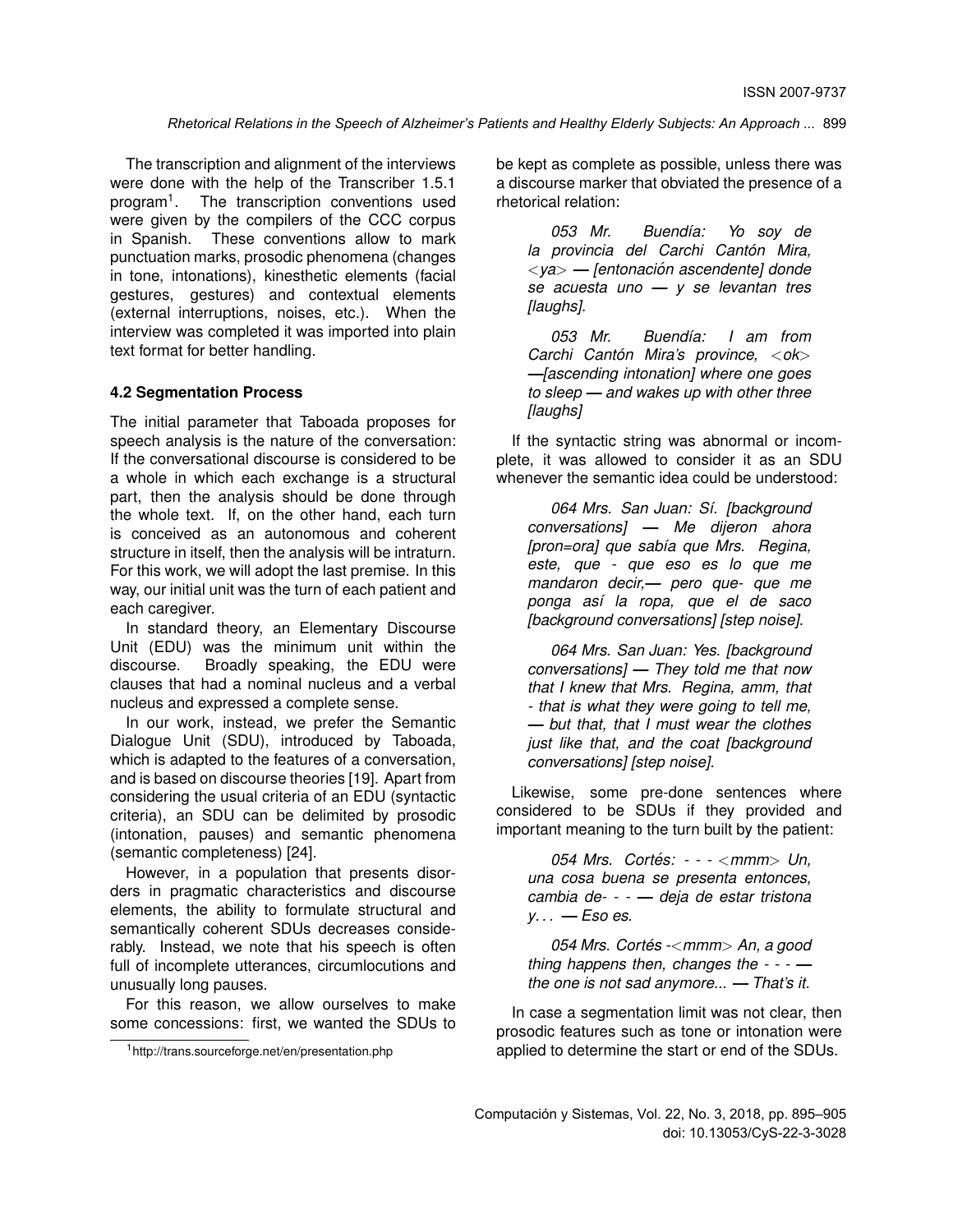#### **4.3 Relations Labeling and Discourse-Trees Elaboration**

Once all the patients' turns were segmented, their organization and labeling of rhetorical relations were carried out. This operation consisted in associating pairs or *spans* of SDUs and considering their hierarchical relevance in the turn as well as the type of union that existed between them.

The standard catalog of the RST proposed by Mann and Thompson was chosen. This catalog consists of 32 rhetorical relationships defined and exemplified in the official website of the  $RST<sup>2</sup>$ . The RSTTool program allows the integration of an indefinite relationship catalog, which is deployed when establishing the labeling between two SDUs.

It is worth mentioning that not all turns can form relationships. The linguistic features and limitations that constrained the speakers according to the progress of the disease were evident when formulating turns of a single statement and even sentences or monosyllables. In the first approach where the text is conceived as a whole, the shifts of a single SDU can be complemented by the preceding or subsequent interventions of the interlocutor.

After the linguistic discourse analysis of the RST, the statistical analysis was carried out, which involved the counting and type of relationships of each individual in both populations. We call production density the frequency of relations produced by each subject of the sample. The number of relations was provided by the RSTTool program. Although the caregivers' shifts were also analyzed, we only took the turns of patients and healthy subjects into account.

Certainly, a greater production of one or another relation in the general count does not guarantee that it is precisely an exclusive relationship of one or another population. A correlation analysis was carried out to determine which rhetorical relations were connected to the disease and which corresponded to cognitively healthy patients. To corroborate this data, the *p- value* was calculated and data that had an adequate index of co-dependability was recorded.

#### <sup>2</sup>http://www.sfu.ca/rst/index.html

### **5 Results**

## **5.1 Rhetorical Relations Production Density**

Figure 2 shows the production density of the relations. Of all the rhetorical relationships, *Elaboration* had a higher production density in both populations, with 163 units in the cognitively healthy population, and 67 for the population with dementia. From there, the relationships with higher production density are different and their density is considerably lower than the ratio already mentioned.

Among them, the best ranked in the healthy population were *Restatement*, *Evidence* and *Concession* (40, 37 and 35 relationships, respectively). On the contrary, *Justify* and *Restatement*, with 17 and 15 repetitions were the most productive for the population with dementia. Relations with a quite low production density were *Otherwise*, *No Conditional* and *Unless*.

Relations that did not appear at all were *Enablement* and *Multinuclear Restatement*.

## **5.1.1 Correlation Analysis**

Although it is true that the counting of the frequency of relationships provides very prominent results in the production density and type of relations used and unused by the sample, the truth is that this is not a reliable indicator of the cognitive state of a subject. Therefore, it was necessary to conduct a correlation analysis between the use of each of the relationships and their association with the disease.

Table 1 presents the most significant results of the correlation analysis. The first column includes each of the already normalized relationships and the total of each type. In the second column the values of correlation between the healthy condition or with dementia are registered regarding to the production of rhetorical relations and their total production. In addition, the *p-value* that indicated an acceptable confidence interval (*p-value* > .05) in the obtained data was included.

We then corroborate two aspects of the previous graph. The first is that cognitively healthy patients tend to produce a greater number of connections.

Computación y Sistemas, Vol. 22, No. 3, 2018, pp. 895–905 doi: 10.13053/CyS-22-3-3028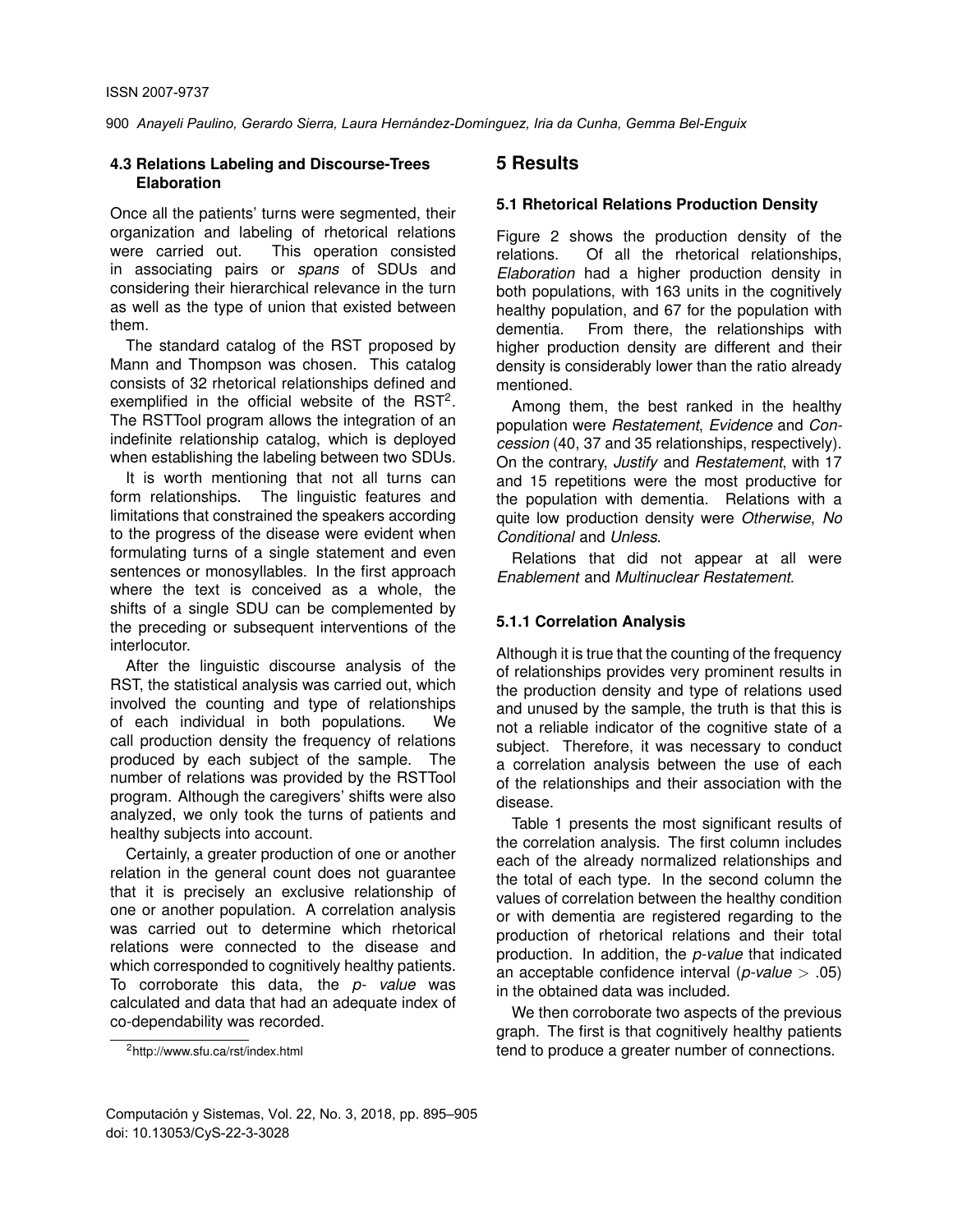*Rhetorical Relations in the Speech of Alzheimer's Patients and Healthy Elderly Subjects: An Approach ...* 901



**Fig. 1.** A complete discourse tree. Solutionhood is the most general relation in the turn and Condition, the most specific



**Fig. 2.** Rhetorical Relations production density by AD patients and healthy elderly subjects

Second, we verified that the *Elaboration* and *Concession* structures are more frecuently produced by healthy population.

On the other hand, the correlation analysis shed light on other relations that had not been considered: according to the data, *Involuntary Cause* and *Solutionhood* have a close correlation with a subject in the process of normal aging and are significant regardless of the total number rhetorical relations that were recorded (both relations appeared two times in the correlation analysis).

Other relations that turned out to be highly significant were *Involuntary Result*, *Interpretation*, *List*, *Circumstance*, *Summary*, *Background* and *Elaboration*.

## **6 Conclusion and Future Work**

The estimation of the production density and the correlation analysis yielded interesting data about the use of rhetorical relations. The registers suggest that the use of rhetorical relations as a possible measurement index for coherence and discourse cohesion turns out to be highly productive, due to the quantitative difference that appears in both populations. This parameter would even serve to detect other linguistic indices quite used in the methodology of the works of psycholinguistics or clinical linguistics since we start from the identification of discourse structures that integrate syntactic and semantic characteristics.

Regarding the use of relations, there are several things to be noted. It is not strange that in both samples the *Elaboration* ratio is the most used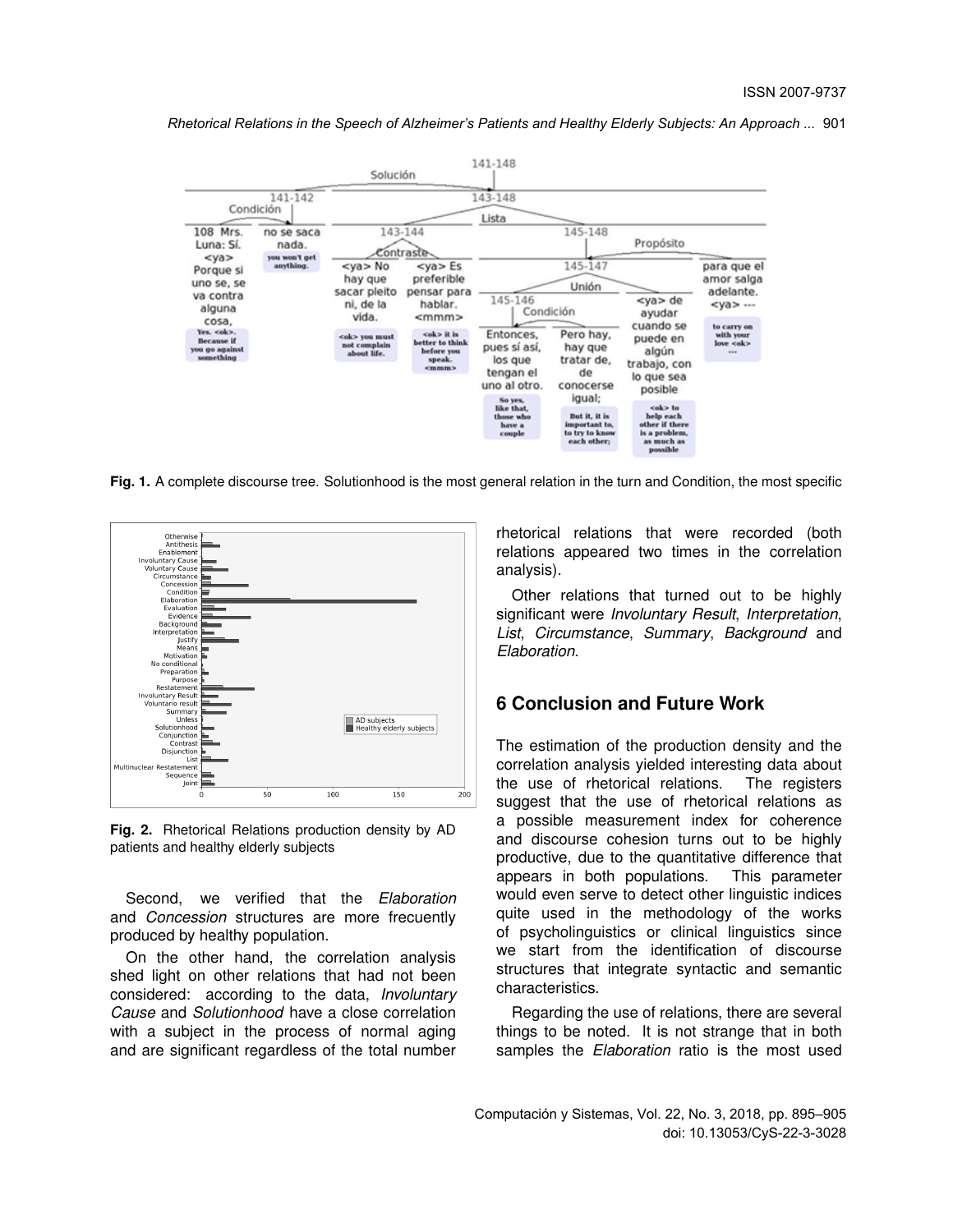| Feature                   | p-correlation | p-value |
|---------------------------|---------------|---------|
| Concession                | 0.79820       | 0.0010  |
| Total nuclear             | 0.71298       | 0.0062  |
| Total                     | 0.70301       | 0.0073  |
| <b>Involuntary Cause</b>  | 0.69850       | 0.0079  |
| Solution                  | 0.69532       | 0.0083  |
| <b>Involuntary Result</b> | 0.64246       | 0.0178  |
| <b>Involuntary Cause</b>  | 0.63921       | 0.0186  |
| Interpretation            | 0.63829       | 0.0188  |
| List                      | 0.61226       | 0.0261  |
| Circumstance              | 0.60860       | 0.0272  |
| Solution                  | 0.60598       | 0.0281  |
| Summary                   | 0.60230       | 0.0293  |
| Background                | 0.60090       | 0.0298  |
| <b>Voluntary Result</b>   | 0.58955       | 0.0339  |
| Elaboration               | 0.57447       | 0.0400  |

**Table 1.** Correlation analysis data and *p-value*

since it allows to add complementary blocks of information.

Likewise, the correlation of certain rhetorical relationships over others has a discourse explanation. Basically, all the relations that were found to be relevant for the healthy population involve pragmatic or discourse skills that a subject with a linguistic disorder might find difficult to produce. For example, *Concession* apparently involves the contraposition of two ideas that, in reality, are the consideration of two different arguments. Such consideration of arguments can hardly be expressed by a patient with dementia.

In general, both the *Involuntary/ Voluntary Cause* and *Result* imply that the speaker considers his inclusion or his decision in a triggering event or in an action that gives rise to another. It is known that patients with dementia are personalize their speech as the disease progresses and often lose consideration of the other during communication. We speculate that this could be the reason why their production density is minimal in the population with AD.

Computación y Sistemas, Vol. 22, No. 3, 2018, pp. 895–905 doi: 10.13053/CyS-22-3-3028

In the analysis, we noticed that the relation of *Solutionhood* in a conversation frequently required the formulation of other relationships to complement it: *Evidence*, *Justify*, *Elaboration*, etc. Because of this recurrence of units and relations, subjects with dementia would show a lower production density.

Finally, the relations of *Interpretation* and *Summary* share a characteristic: their use implies a recapitulation of previous arguments. While *Summary* requires the ability to synthesize, *Interpretation* requires a new and critical evaluation regarding what has previously been said, so that a person with Alzheimer's would have several disadvantages to produce this kind of relationship.

The negative correlations for the cognitively impaired population did not obtain the significance indices necessary to be reliable data. A quantitatively higher population would have contributed to validate such data.

#### **6.1 Future Work**

The purpose of this work was to apply the methodology of the RST to spoken language in search of patterns that allow us to identify particular characteristics within the discourse of cognitively healthy older adults and the elderly who suffer from dementia of the Alzheimer type. Despite the small size of our sample, we consider that the methodology of the RST was opportunely applied.

Likewise, the initial data of simple statistical processes yielded interesting results that are relevant from the perspective of the RST. However, a lot of tasks should be performed in the future. A first one would be to apply the same process to a quantitatively superior corpus to obtain more objective data in the profiling of people. Another valuable experiment would consist in repeating Kong's methodology to infer whether the relations shown by our analysis are typical of the cognitive state of the patients or whether the gender in question has an impact.

As a newly discovered method in the clinical field, the RST opens the door to more rigorous application proposals. For example, its contribution in identifying the degree of progress of dementia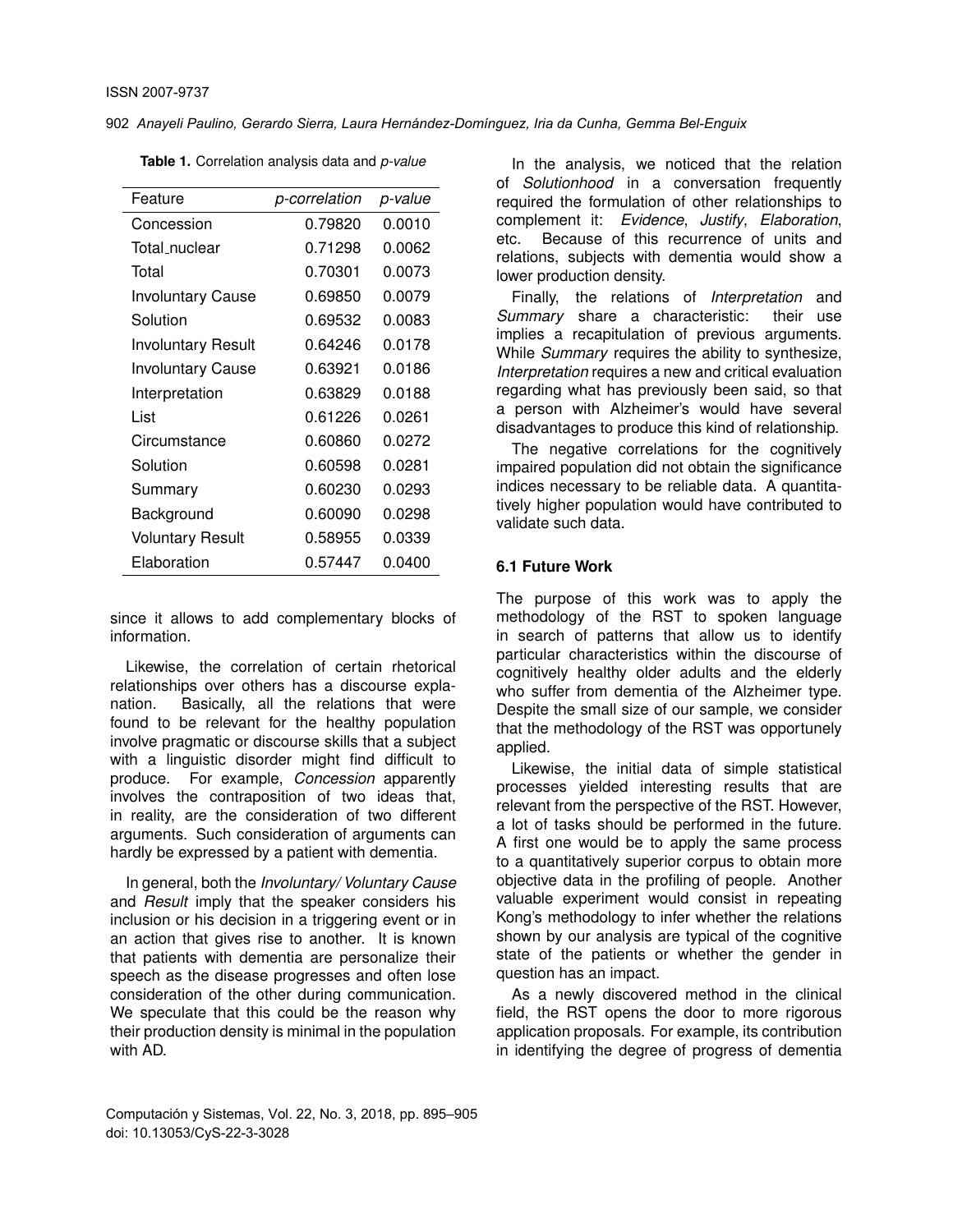in which a patient is. Methodologically, there are several applications to be made. For example, analyzing the spoken discourse structure through the number of nodes and the levels of each scheme will help us in this. Additionally, there is a lack of analysis of the conversation as a whole, which would be the second part of this work.

### **Acknowledgements**

This research was supported by CONACYT's projects: *Fronteras de la Ciencia*, and *Ampliacion´ del corpus multietnico de conversaciones con ´ personas de edad avanzada*. It was also supported by the FRQNT 177 601, the Ministère des Relations Internationales et de la Francophonie; the Ramón y Cajal contract  $(RYC-2014-16935)$ associated with the Department of Foreign Philologies and their Linguistics (UNED) and the PAPIITT's project IA400117.

## **References**

- **1. Alegria, R., Gallo, C., Bolso, M., dos Santos, B., Prisco, C. R., Bottino, C., & Ines, N. M. (2013).** Comparative study of the uses of grammatical categories: Adjectives, adverbs, pronouns, interjections, conjunctions and prepositions in patients with Alzheimer's disease. *Alzheimer's & Dementia: The Journal of the Alzheimer's Association*, Vol. 9, No. 4, pp. P882.
- **2. Appell, J., Kertesz, A., & Fisman, M. (1982).** A study of language functioning in Alzheimer patients. *Brain and language*, Vol. 17, No. 1, pp. 73–91.
- **3. Asgari, M., Kaye, J., & Dodge, H. (2017).** Predicting mild cognitive impairment from spontaneous spoken utterances. *Alzheimer's & Dementia: Translational Research & Clinical Interventions*, Vol. 3, No. 2, pp. 219–228.
- **4. Bayles, K. A. & Tomoeda, C. K. (1983).** Confrontation naming impairment in dementia. *Brain and language*, Vol. 19, No. 1, pp. 98–114.
- **5. Blair, M., Marczinski, C. A., Davis-Faroque, N., & Kertesz, A. (2007).** A longitudinal study of language decline in Alzheimer's disease and frontotemporal dementia. *Journal of the International Neuropsychological Society*, Vol. 13, No. 2, pp. 237–245.
- **6. Bucks, R. S., Singh, S., Cuerden, J. M., & Wilcock, G. K. (2000).** Analysis of spontaneous, conversational speech in dementia of Alzheimer type: Evaluation of an objective technique for analysing lexical performance. *Aphasiology*, Vol. 14, No. 1, pp. 71–91.
- **7. Bunt, H., Alexandersson, J., Choe, J.-W., Fang, A. C., Hasida, K., Petukhova, V., Popescu-Belis, A., & Traum, D. R. (2012).** ISO 24617-2: A semantically-based standard for dialogue annotation. *LREC*, pp. 430–437.
- **8. Cao, S., da Cunha, I., & Bel, N. (2016).** An analysis of the Concession relation based on the discourse marker aunque in a Spanish-Chinese parallel corpus. *Procesamiento del Lenguaje Natural*, Vol. 56, pp. 81–88.
- **9. Carlson, L. & Marcu, D. (2001).** Discourse tagging reference manual. *ISI Technical Report ISI-TR-545*, Vol. 54, pp. 56.
- **10. Chapman, S. B., Highley, A. P., & Thompson, J. L. (1998).** Discourse in fluent aphasia and Alzheimer's disease: Linguistic and pragmatic considerations. *Journal of Neurolinguistics*, Vol. 11, No. 1, pp. 55–78.
- **11. Core, M. (1998).** Analyzing and predicting patterns of DAMSL utterance tags. *Proceedings of the AAAI spring symposium on Applying machine learning to discourse processing*.
- **12. da Cunha, I. & Iruskieta, M. (2010).** Comparing rhetorical structures in different languages: The influence of translation strategies. *Discourse Studies*, Vol. 12, No. 5, pp. 563–598.
- **13. da Cunha, I., Vivaldi, J., Torres-Moreno, J.-M., & Sierra, G. (2014).** SIMTEX: An approach for detecting and measuring textual similarity based on discourse and semantics. *Computacion y Sistemas ´* , Vol. 18, No. 3, pp. 505–516.
- **14. Ellis, D. G. (1996).** Coherence patterns in Alzheimer's discourse. *Communication Research*, Vol. 23, No. 4, pp. 472–495.
- **15. Fawcett, R. P. & Davies, B. L. (1992).** Monologue as a turn in dialogue: Towards an integration of exchange structure and rhetorical structure theory. In *Aspects of automated natural language generation*. Springer, pp. 151–166.
- **16. Feyereisen, P., Berrewaerts, J., & Hupet, M. (2007).** Pragmatic skills in the early stages of Alzheimer's disease: an analysis by means of a referential communication task. *International journal*

Computación y Sistemas, Vol. 22, No. 3, 2018, pp. 895–905 doi: 10.13053/CyS-22-3-3028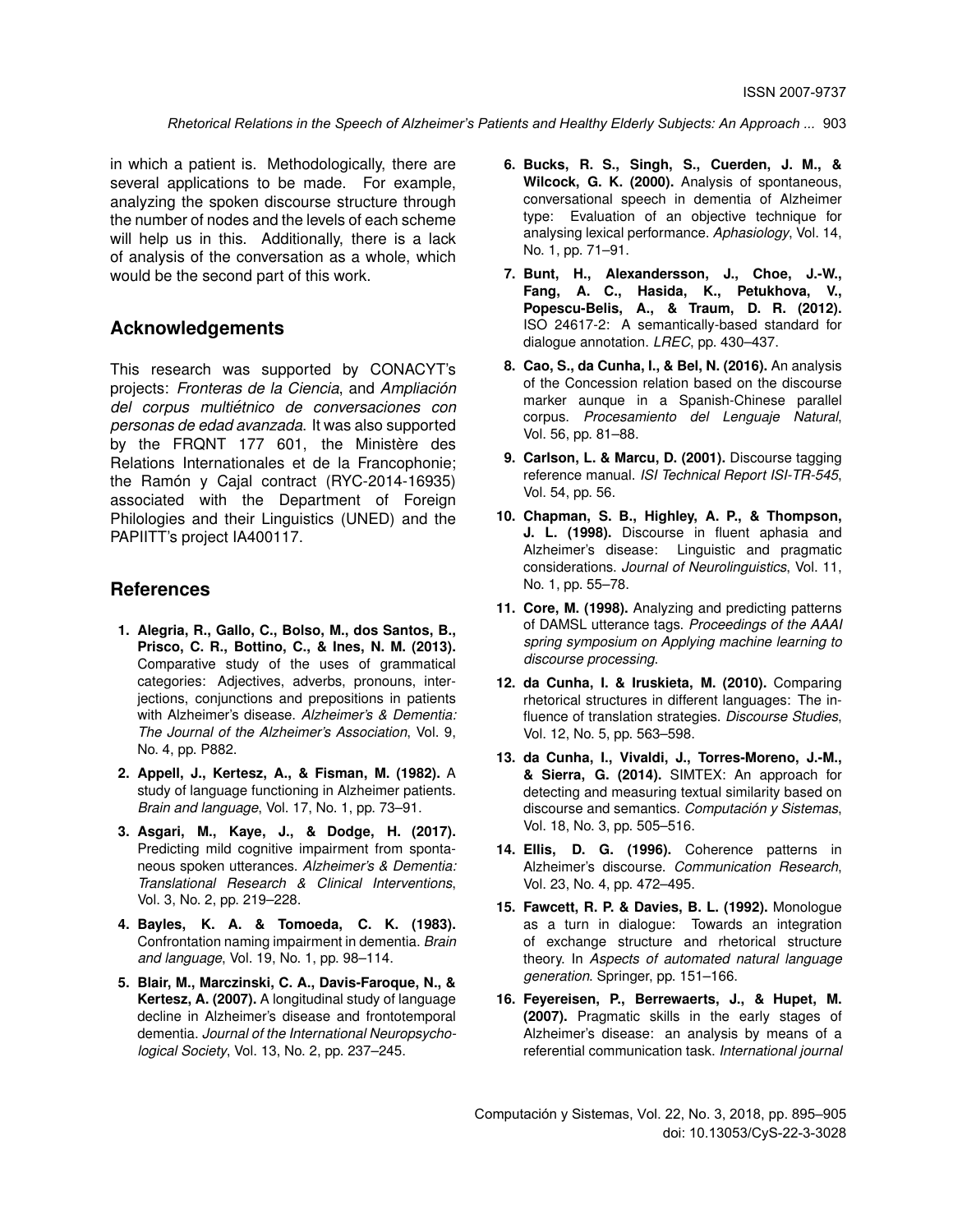*of language & communication disorders*, Vol. 42, No. 1, pp. 1–17.

- **17. Gil i Saladie, D. (1988). ´** El lenguaje en la enfermedad de Alzheimer. *Revista de Logopedia, Foniatría y Audiología*, Vol. 8, No. 4, pp. 199-205.
- **18. Guinn, C. I. & Habash, A. (2012).** Language analysis of speakers with dementia of the Alzheimer's type. *AAAI Fall Symposium: Artificial Intelligence for Gerontechnology*, pp. 8–13.
- **19. Halliday, M. A. (1967).** Notes on transitivity and theme in english: Part 2. *Journal of linguistics*, Vol. 3, No. 2, pp. 199–244.
- **20. Heerschop, B., Goossen, F., Hogenboom, A., Frasincar, F., Kaymak, U., & de Jong, F. (2011).** Polarity analysis of texts using discourse structure. *Proceedings of the 20th ACM international conference on Information and knowledge management*, ACM, pp. 1061–1070.
- 21. Hernández, L., Ratté, S., Pope, C., & Davis, B. **(2016).** Conversing with the elderly in latin america: a new cohort for multimodal, multilingual longitudinal studies on aging. *ACL 2016*, pp. 16.
- 22. Hernández-Domínguez, L., García-Cano, E., Ratté, S., & Martínez, G. S. (2016). Detection of Alzheimer's disease based on automatic analysis of common objects descriptions. *Proceedings of the 7th Workshop on Cognitive Aspects of Computational Language Learning*, pp. 10–15.
- **23. Juliano, D. A. & Cassim, F. T. R. (2012).** Coherence relations in academic spoken discourse. *Linguistica*, Vol. 52, No. 1, pp. 323.
- **24. Kong, A. P. H., Linnik, A., Law, S., & Shum, W. (2014).** Measuring the coherence of healthy and aphasic discourse production in Chinese using Rhetorical Structure Theory (RST). *Annual Meeting of the Academy of Aphasia*, Frontiers in Psychology.
- **25. Marcu, D. (1997).** The rhetorical parsing of natural language texts. *Proceedings of the 35th Annual Meeting of the Association for Computational Linguistics and Eighth Conference of the European Chapter of the Association for Computational Linguistics*, Association for Computational Linguistics, pp. 96–103.
- 26. Meilán, J. J. G., Martínez-Sánchez, F., Carro, **J., Lopez, D. E., Millian-Morell, L., & Arana, ´ J. M. (2014).** Speech in Alzheimer's disease: Can temporal and acoustic parameters discriminate dementia? *Dementia and Geriatric Cognitive Disorders*, Vol. 37, No. 5-6, pp. 327–334.
- 27. Müller, N. & Guendouzi, J. A. (2005). Order and disorder in conversation: Encounters with dementia of the Alzheimer's type. *Clinical linguistics & phonetics*, Vol. 19, No. 5, pp. 393–404.
- **28. Nicholas, M., Obler, L. K., Albert, M. L., & Helm-Estabrooks, N. (1985).** Empty speech in Alzheimer's disease and fluent aphasia. *Journal of Speech and Hearing Research*, Vol. 28, No. 3, pp. 405–410.
- **29. Ripich, N., Carpenter, B. D., & Ziol, E. W. (2000).** Conversational cohesion patterns in men and women with Alzheimer's disease: a longitudinal study. *International Journal of Language & Communication Disorders*, Vol. 35, No. 1, pp. 49–64.
- 30. Rodríguez, J., Martínez, H., & Valles, B. (2015). Las pausas en el discurso de individuos con demencia tipo Alzheimer. estudio de casos. *Revista de Investigación en Logopedia*, Vol. 5, No. 1.
- **31. Sajjadi, S. A., Patterson, K., Tomek, M., & Nestor, P. J. (2012).** Abnormalities of connected speech in semantic dementia vs Alzheimer's disease. *Aphasiology*, Vol. 26, No. 6, pp. 847–866.
- **32. Sidarenka, U., Bisping, M., & Stede, M. (2015).** Applying Rhetorical Structure Theory to twitter conversations.
- **33. Soderland, S. & Lehnert, W. (1994).** Corpus-driven knowledge acquisition for discourse analysis. *A A*, Vol. 27, pp. 14neg.
- **34. Stent, A. & Allen, J. (2000).** Annotating argumentation acts in spoken dialog. *University of Rochester, Rochester, NY*.
- **35. Taboada, M. & Grieve, J. (2004).** Analyzing appraisal automatically. *Proceedings of AAAI Spring Symposium on Exploring Attitude and Affect in Text (AAAI Technical Re# port SS# 04# 07), Stanford University, CA, pp. 158q161. AAAI Press*.
- **36. Taboada, M. & Mann, W. C. (2006).** Rhetorical structure theory: Looking back and moving ahead. *Discourse studies*, Vol. 8, No. 3, pp. 423–459.
- **37. Taboada, M. T. (2004).** *Building coherence and cohesion: Task-oriented dialogue in English and Spanish*, volume 129. John Benjamins Publishing.
- **38. Taler, V., Baum, S. R., Chertkow, H., & Saumier, D. (2008).** Comprehension of grammatical and emotional prosody is impaired in Alzheimer's disease. *Neuropsychology*, Vol. 22, No. 2, pp. 188.
- **39. Thomas, C., Keselj, V., Cercone, N., Rockwood, K., & Asp, E. (2005).** Automatic detection and

Computación y Sistemas, Vol. 22, No. 3, 2018, pp. 895–905 doi: 10.13053/CyS-22-3-3028